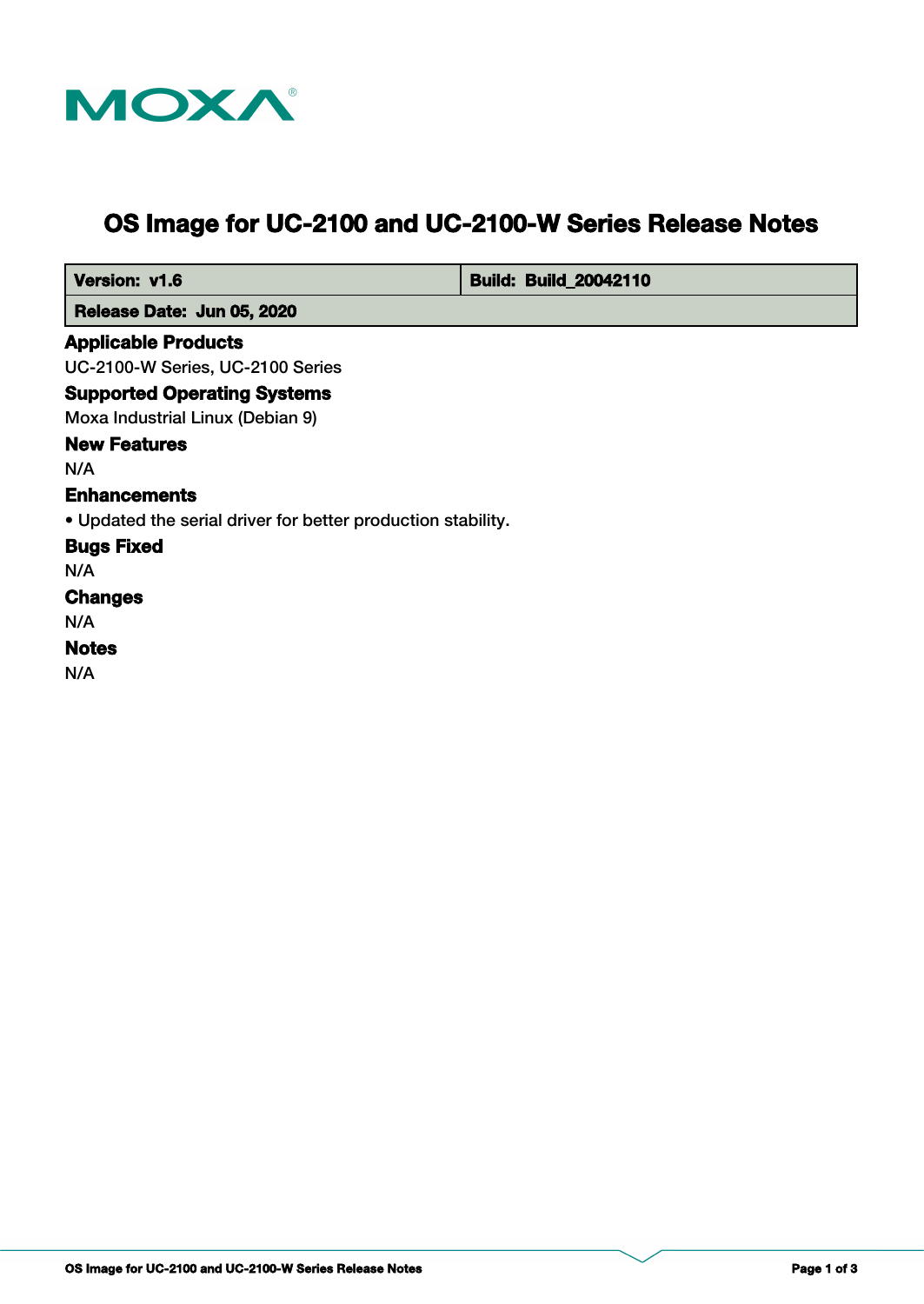

#### **Version: v1.4 1.4 Build: Build: Build 19020110**

 **Release Date: Feb 01, 2019**

## **Applicable Products**

UC-2100 Series

## **Supported Operating Systems**

Moxa Industrial Linux (Debian 9)

#### **New Features**

- Supports the carrier switch function on the NB-IOT module (UC-2114-T-LX, UC-2116-T-LX).
- Adds the ntpdate and rsync commands.

## **Enhancements**

N/A

## **Bugs Fixed**

• Wireless module does not respond to an AT command.

## **Changes**

- Upgrades moxa-cellular-utils and moxa-mux-tools commands.
- Removes the moxa-rclocal command.
- Renames the kernel version from 4.4.0-cip-uc2100 to 4.4.0-cip.

#### **Notes**

N/A